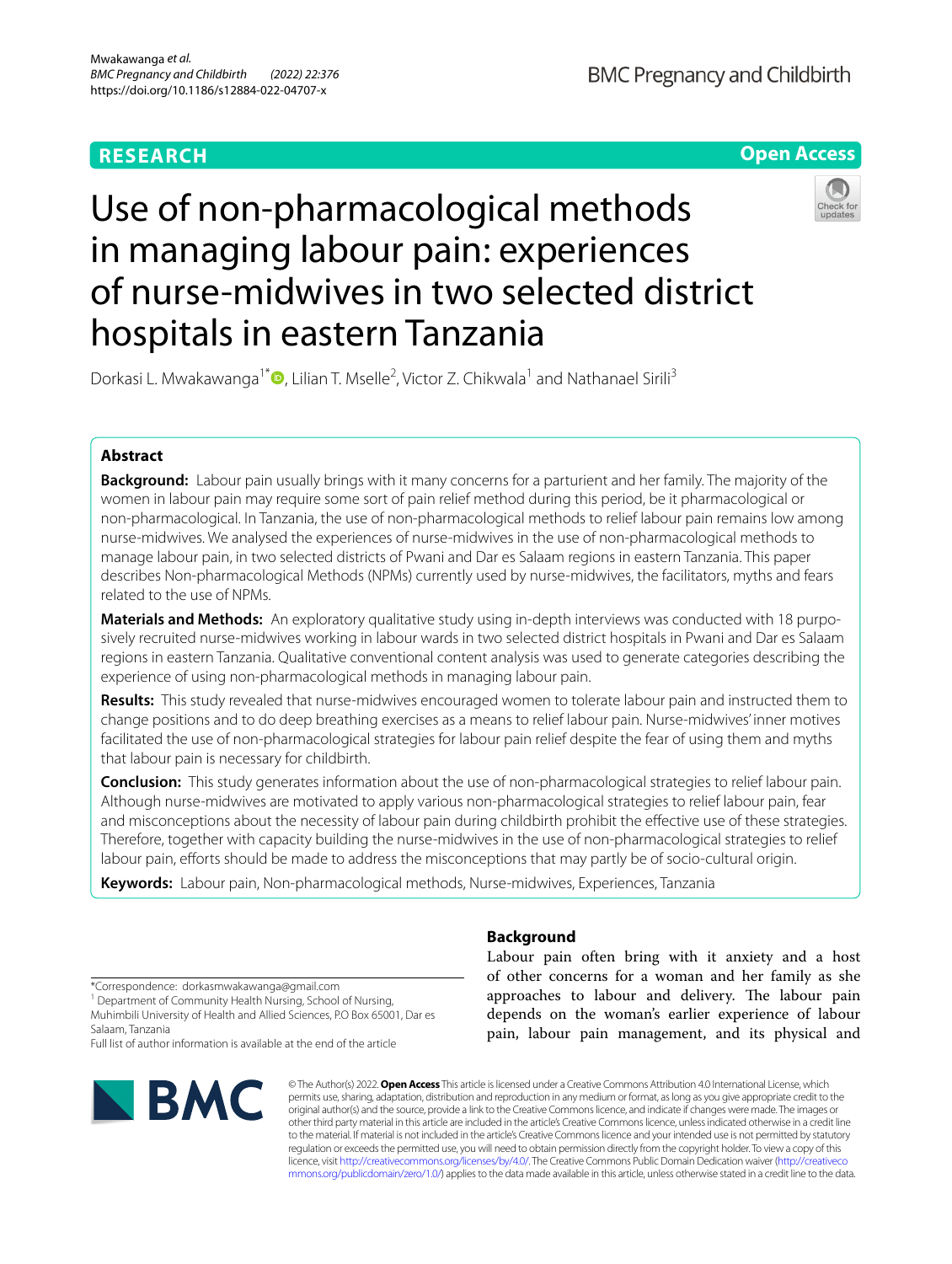psychological expression [\[1](#page-7-0)]. In some cultures, women are taught that labour pain is natural and that the ability to accept and endure labour pain is a sign of womanhood, and midwives believed there is nothing they can do about labour pain [\[2](#page-7-1)[–4](#page-7-2)]. Consequently, cultural beliefs, values and traditions may signifcantly infuence the experience of childbirth and attitudes towards labour pain relief [[5–](#page-7-3) [7\]](#page-7-4). Women`s beliefs and experience of labour pain make them anticipate intense pain, worry, fear and depression, while they shouldn't be doing so; these aspects later infuence their choice of the mode and place of delivery [\[7](#page-7-4)[–9](#page-7-5)]. It is therefore recommended that pain relief is made a priority and an essential aspect of care for all races and cultures, satisfying women who access delivery services in healthcare facilities [\[10](#page-7-6)]. Many women may beneft from the midwifery model of care which emphasises the handling of labour and birth in low-risk pregnancy as a normal physiological process and promotes the incorporation of non-pharmacological methods into practice  $[11]$  $[11]$ . However, insufficient antenatal education and negative cultural beliefs on labour pain management have been linked with its low uptake among women and to midwives' attitude with regard to offering labour pain relief approaches [[12](#page-7-8)].

Despite inadequate implementation of labour pain management, international guidelines on respectful maternity care are available to increase the quality of care, including managing pain during labour  $[13]$  $[13]$  $[13]$ . The number of women requesting pain relief medication during labour is increasing. WHO advocates labour pain management as a quality of care that should be ofered to meet the highest attainable standards of health care, timely and appropriately according to the woman`s choice, culture and needs [[14,](#page-7-10) [15](#page-7-11)]. Nurse-midwives working in labour wards strive to improve the quality of care through offering safe and effective labour pain relief without afecting women`s mobility or labour progress, in a woman-centered environment [\[4\]](#page-7-2). Labour pain can be reduced through both pharmacological and non-pharmacological interventions.

Non-pharmacological pain management (NPM) during labour refers to approaches used to increase comfort, promote rest, facilitate the woman`s coping with the labour pain, and to preventing her sufering without the use of medication  $[16, 17]$  $[16, 17]$  $[16, 17]$  $[16, 17]$ . The NPM can be achieved through strategies like education for childbirth preparation, performing breathing exercises, frequent changes of position during labour, taking a warm bath, sitting on the birth ball, massage and listening to music [\[16](#page-7-12)[–18](#page-7-14)]. NPM reduces labour pain with less or no efect on the mother, the foetus or the progress of labour  $[18, 19]$  $[18, 19]$  $[18, 19]$  $[18, 19]$ . Moreover, NPM has the potential to reduce the consumption by women during labour of analgesics which may be associated with an increased risk of the delayed second stage of labour, instrumental delivery and Caesarean section  $[2]$  $[2]$ . The number of women accessing maternal health care is increasing [[3\]](#page-7-16). In Tanzania, 98% of women attend at least one antenatal clinic and 63% of deliveries occur in a health facility, with 64% of these being assisted by a skilled provider  $[20]$  $[20]$  $[20]$ . However, the reasons for women not giving birth in a health facility are not straight forward and may include a lack of pain relief options during labour from health care providers.

Strengthening nursing and midwifery training is key for improving midwifery care  $[21]$  $[21]$ . Evidence shows that fully educated and regulated midwives integrated within and supported by interdisciplinary teams and an enabling environment can deliver about 90% of essential sexual, reproductive, maternal, newborn and adolescent health (SRMNAH) interventions over the life course [[22\]](#page-7-19). In Tanzania, the training of nurse-midwives is organised into diferent levels, including certifcate, diploma, bachelor, masters and PhD degrees. The certificate level is a two years` program that produces enrolled nurses who practice under the direction and delegation of a registered nurse. The diploma program is a three years training that produces a nurse-midwife who practices independently in collaboration with other healthcare professionals. A four-year bachelor degree training produces a nursing officer who works independently and supervises the provision of care, whereas a person with a two-year master's degree with advanced training is expected to provide comprehensive care according to specialties [\[23](#page-7-20)]. Additionally, Ph.D. training involves majoring in diferent areas of nursing and midwifery practice to assume various roles in academia, research, leadership and management, and in consultancy.

Efective use of NPM to relief labour pain is believed to increase satisfaction and reduce anxiety, stress and fear among women during labour which otherwise may worsen labour pain and prolong labour because of stress hormone release [\[19](#page-7-15), [24\]](#page-7-21). A study done in Tanzania reported that providers are aware of various approaches to pain management including pharmacological and non-pharmacological methods however, they do not routinely apply these strategies  $[3]$  $[3]$ . This study analysed the experiences of nurse-midwives in Tanzania of using non-pharmacological methods in managing labour pain, as a strategy for increasing satisfaction and hence facility deliveries.

### **Materials & methods**

#### **Study design & setting**

An exploratory qualitative research [[25\]](#page-7-22) using a semistructured interview guide was used to explore nursemidwives` experiences of the use of non-pharmacological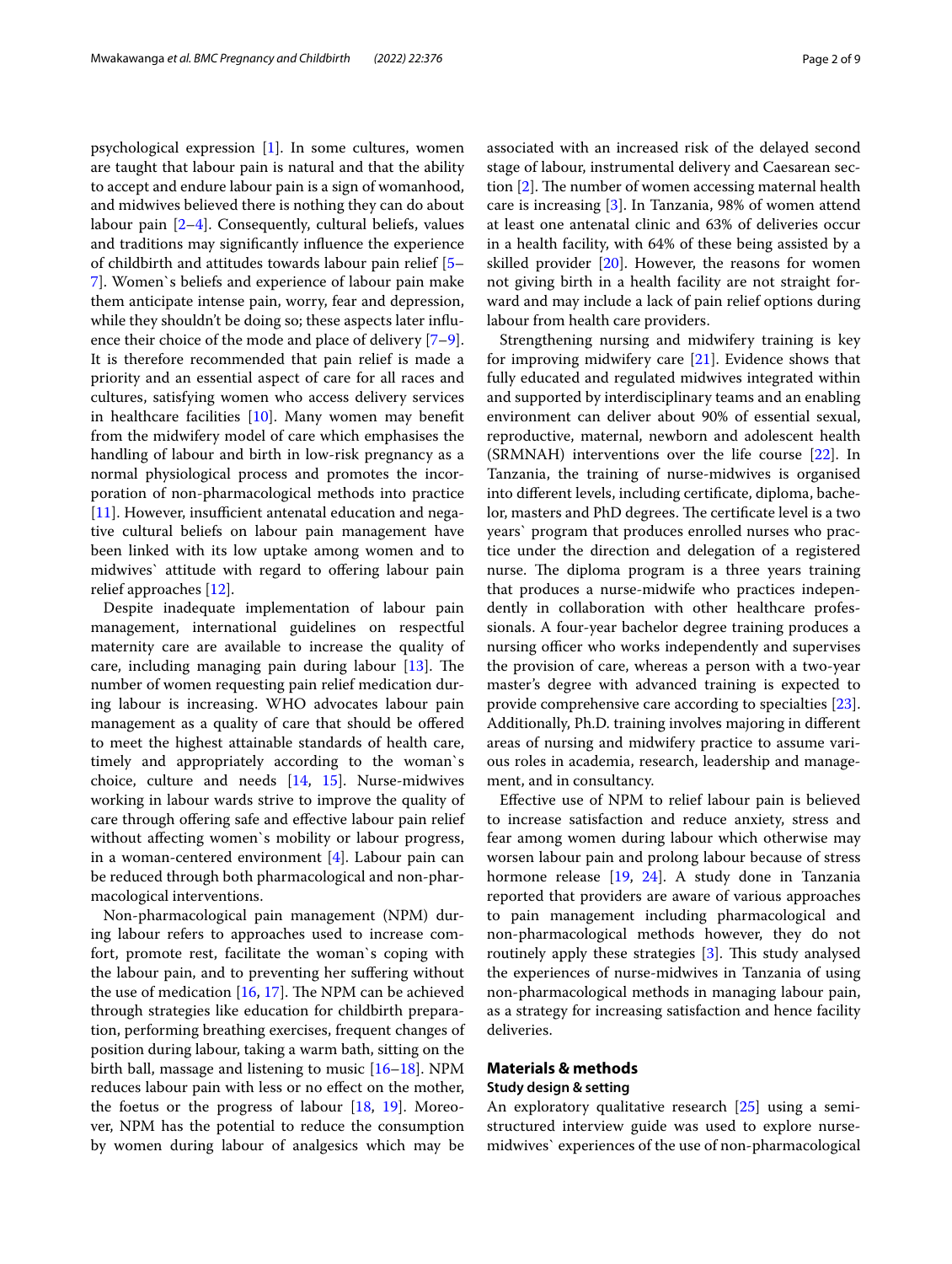methods to manage labour pain in Tanzania. The study was conducted at two district hospitals, one in Dar es Salaam region that we conveniently labelled as A and another in Pwani region that we conveniently labelled as B. Both A and B provide basic and comprehensive obstetrics and newborn care. These hospitals serve as referral hospitals for their immediate lower-level facilities. Hospital A was purposefully selected so as to represent a district hospital in a cosmopolitan area that is located in an area with a catchment of both affluent and lower socioeconomic status populations. Hospital B, although located in the urban in Pwani region serves a large majority of referrals from lower socio-economic populations. Therefore, the two facilities have relatively similar characteristics and thus could provide a better picture of NPMs use both in urban and rural areas.

# **Participants and recruitment**

Purposive [\[26](#page-8-0)] and chain referral sampling strategies were used to recruit nurse-midwives based on their years of experience. The researcher requested the nurse-midwife in charge of the labour ward in the two health facilities to provide the list of nurse-midwives working in the labour ward and involved in the direct care of women during labour and birth. The researchers grouped the participants into three groups as follows: nurse-midwives with less experience referred to nurse-midwives who had worked in the labour ward for less than one year; those with moderate experience were the ones who had worked in the labour ward for between 2 to 5 years; those with high experience had worked in the labour ward for more than 5 years. The reason for involving nurse-midwives with diferent years of experience was to unveil diferent experiences of using non-pharmacological methods for labour pain management. In each group, we approached the frst participant as we were introduced by the incharge after explaining the purpose of our visit. Each identifed nurse-midwife referred us to another member having the same work experience. We recruited 10 nursemidwives from hospital A (Dar es Salaam region) and 8 from hospital B (Pwani region). Recruitment of participants was stopped after data saturation was observed that is when there was no new information being obtained from the study participants and the redundancy had been achieved.

# **Data collection**

The interviews were conducted between July and November 2020. Ethical approval to conduct this study was obtained from Muhimbili University of Health and Allied Sciences (Ref. No.MUHAS-REC-2–2020-103). We collected data using a semi-structured interview guide in the Kiswahili language. The questions were constructed based on the existing literature [\[2](#page-7-1), [3](#page-7-16), [27\]](#page-8-1) and the experiences of authors on labour pain management in Tanzania. Before each interview, the researchers requested written informed consent from each participant. The latter involved explaining to each study participant the purpose of the study and how the information was to be collected, including their rights to withdraw and the principles of confdentiality to each study participant. The informed consent involved consent to audio recording and publishing of the information collected.

# **In‑depth interviews**

Eighteen (18) in-depth interviews were conducted with nurse-midwives using a semi-structured interview guide to explore experiences of nurse-midwives in the use of non-pharmacological methods to manage labour pain. A semi-structured interview guide with open-ended questions and probes was used to explore and understand better the issues of relevancy to the use of labour pain relief, as they emerged [\[28\]](#page-8-2). Four researchers were involved in data collection of whom two  $(2^{nd}$  and  $4^{th}$  authors) have a considerable experience with qualitative research. Interviews were conducted in an office chosen by the participant in the buildings of the respective hospital, to ensure their comfort and privacy. Each interview was done at a time convenient for the study participant based on a prearranged appointment with the researcher. All interviews were conducted in the Kiswahili language as it is the native language of the participants and all the authors. Interviews were audio-recorded to capture the information provided by the participants. Field notes on verbal and non-verbal aspects were taken during the interview process to complement the audio-recorded information. We reviewed the feld notes on a daily basis to improve the subsequent interviews and to note the emerging fndings. It was not until we began the  $11<sup>th</sup>$  interview that we realised the recurrence of similar issues, with few new findings. At the  $18<sup>th</sup>$  interview, we decided to stop further interviews as there was no new information emerging anymore. We, therefore, considered the 18<sup>th</sup> interview as our point of information saturation [\[29](#page-8-3)]. Each interview lasted between 30 to 60 min.

## **Data analysis**

Qualitative content analysis following Graneheim and Lundman [\[30\]](#page-8-4) guided the analysis of data. Audiorecorded interviews were frst transcribed verbatim. We analysed the transcripts in the Kiswahili language to maintain the originality of the gathered information, as all the coders were fuent and native Kiswahili speakers. The analysis was conducted by four researchers DLM, LTM, VZC and NS, who worked in pairs to ensure reliability  $[31]$  $[31]$ . The complete transcripts and field notes were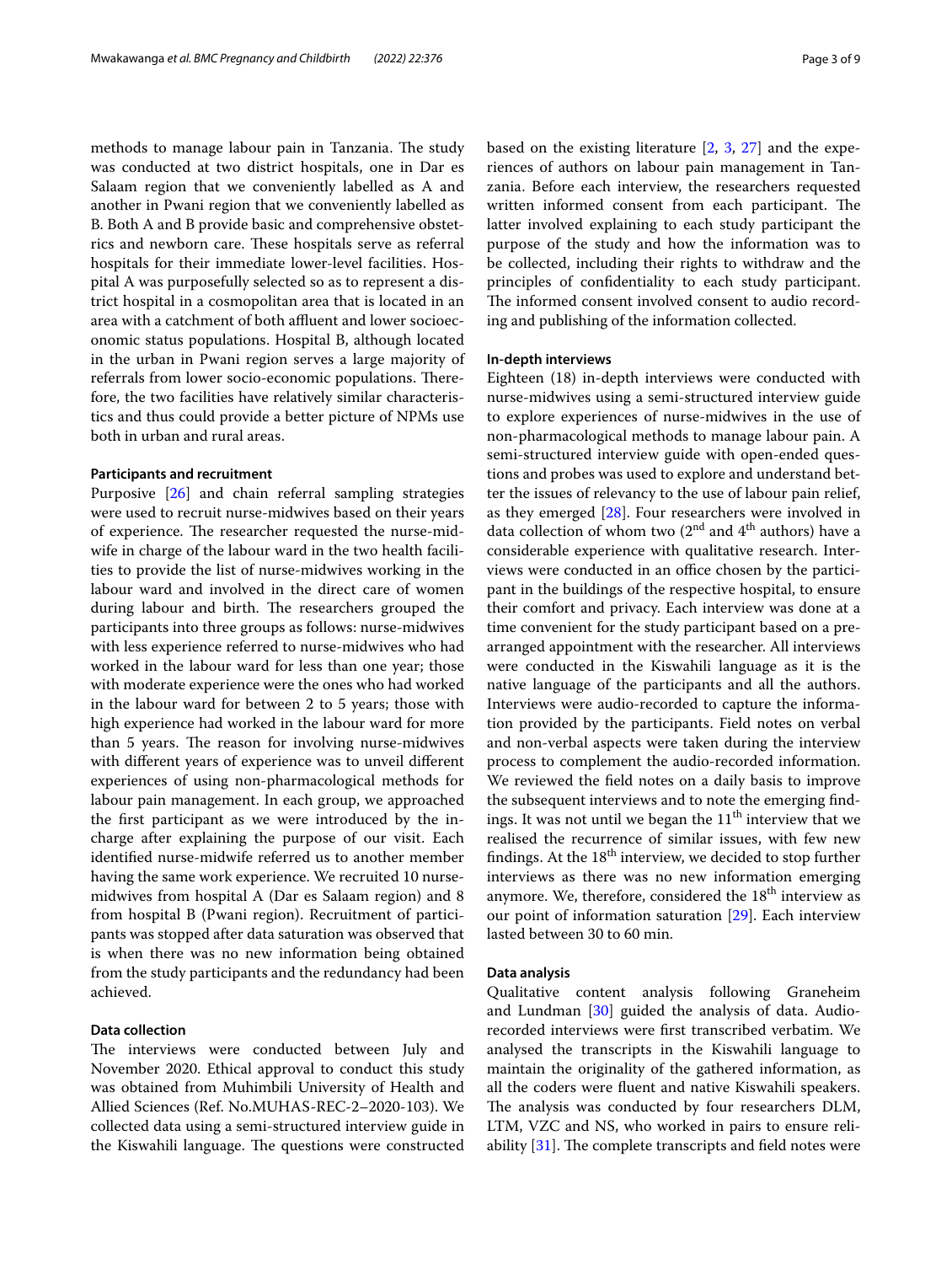frst read and re-read by all authors to become familiar with the data and the context. The qualitative data analysis NVivo software was used in managing and organising data. Condensed meaning units related to participants` experiences of using non-pharmacological labour pain relief measures were formed through data reduction. The codes were then generated from condensed meaning units. The initial list of codes was then discussed by all authors and the agreement was reached on the fnal codes. Similar codes were grouped and abstracted into sub-categories through comparison. Through checking on similarities and diferences of sub-categories and reflection upon the interpretations of the participants` experience descriptions, the authors discussed and agreed on the main categories. Then succinct quotes were selected to support the categories and sub-categories. Finally, the codes and quotes were translated from Kiswahili to English and presented to illustrate the facts using the participants` accounts. Although the description seems to be linear, the process of analysis was iterative.

## **Methodological considerations**

To ensure the trustworthiness of this study, we used four Lincoln and Guba criteria of credibility, dependability, transferability and conformability [[32](#page-8-6)]. Credibility was ensured by collecting data from two diferent hospitals (rural and urban) to ensure comprehensive accounts of the experiences of nurse-midwives [\[25](#page-7-22), [33](#page-8-7)]. Dependability was ensured by doing initial analysis by all authors and thereafter agreeing on the codes. Validation of data accuracy was achieved through a member check [\[34](#page-8-8)]. Participants' quotes have been included to support the researchers' interpretations, which also increases the credibility of the study [\[35\]](#page-8-9). Dependability and confrmability were promoted through an inquiry audit, whereby the researchers reviewed and examined the research process and the data analysis to ensure that the fndings were consistent. Description of the study design and setting, the purposive sampling approach used, the data collection method that was used, the description of the analysis process and the use of participants` accounts will allow determining the study`s transferability to other contexts [[36\]](#page-8-10).

## **Results**

We interviewed 18 nurse-midwives about their experiences of the use of non-pharmacological methods in managing labour pain. The age range of the participants was between 25 and 53 years. All participants were females. Four had worked in a labour ward for less than one year, six had worked for between 2 to 5 years and eight had more than 5 years` experience of working in the labour ward. Their education level ranged from certifcate to bachelor`s degree, with six having a certifcate, ten having a diploma and two having a bachelor`s degree.

The analysis of data identified three major categories that describe the nurse-midwives experiences with the use of non-pharmacological methods in managing labour pain. These included the non-pharmacological approaches used by nurse-midwives, facilitators for using non-pharmacological methods and the myths and fears regarding the use of non-pharmacological methods (Table [1\)](#page-4-0).

# **Non‑pharmacological approaches used in managing labour pain**

Non-Pharmacological approaches as revealed included encouragement and instructions provision of psychological support and back massage.

Nurse-midwives instructed labouring women to perform exercises including changing positions and conducting deep mouth breathing exercises between contractions. They further encouraged women to walk around the bed and at times to squat when the pain became intense, to relieve pain. A nurse-midwife reported;

*"When a woman is in pain, I tell her to take a deep breath, which will help her not to get tired and the pain to be less intense. So, I teach women how to perform mouth breathing. I have seen this being so helpful". (NM1, 1-year experience)*

Providing psychological support was another NPM stated by nurse-midwives as being used to relieve labour pain. Nurse-midwives added that at the onset they informed women about labour pain and what they should expect, and they believe that this information prepared the women psychologically to deal with labour pain.

*"I always let the mother understand that, as time goes there will be a series of events concerning her pain. Tis prepares her mind. I tell the woman to tolerate and endure the pain, which will make her feel less pain, (…) the reassurance about safe delivery prepares her psychologically as well". (NM10, 2 years experience)*

Back massage was another NPM approach used by the nurse-midwives to relieve their clients` labour pain. Participants acknowledged that rubbing the lower back of the woman in labour provides immediate pain relief.

*"…another method I sometimes use is massaging a woman on her back, which I know reduces pain instantly, but we don't use it often as we (nursemidwives) are fewer in number than the clients*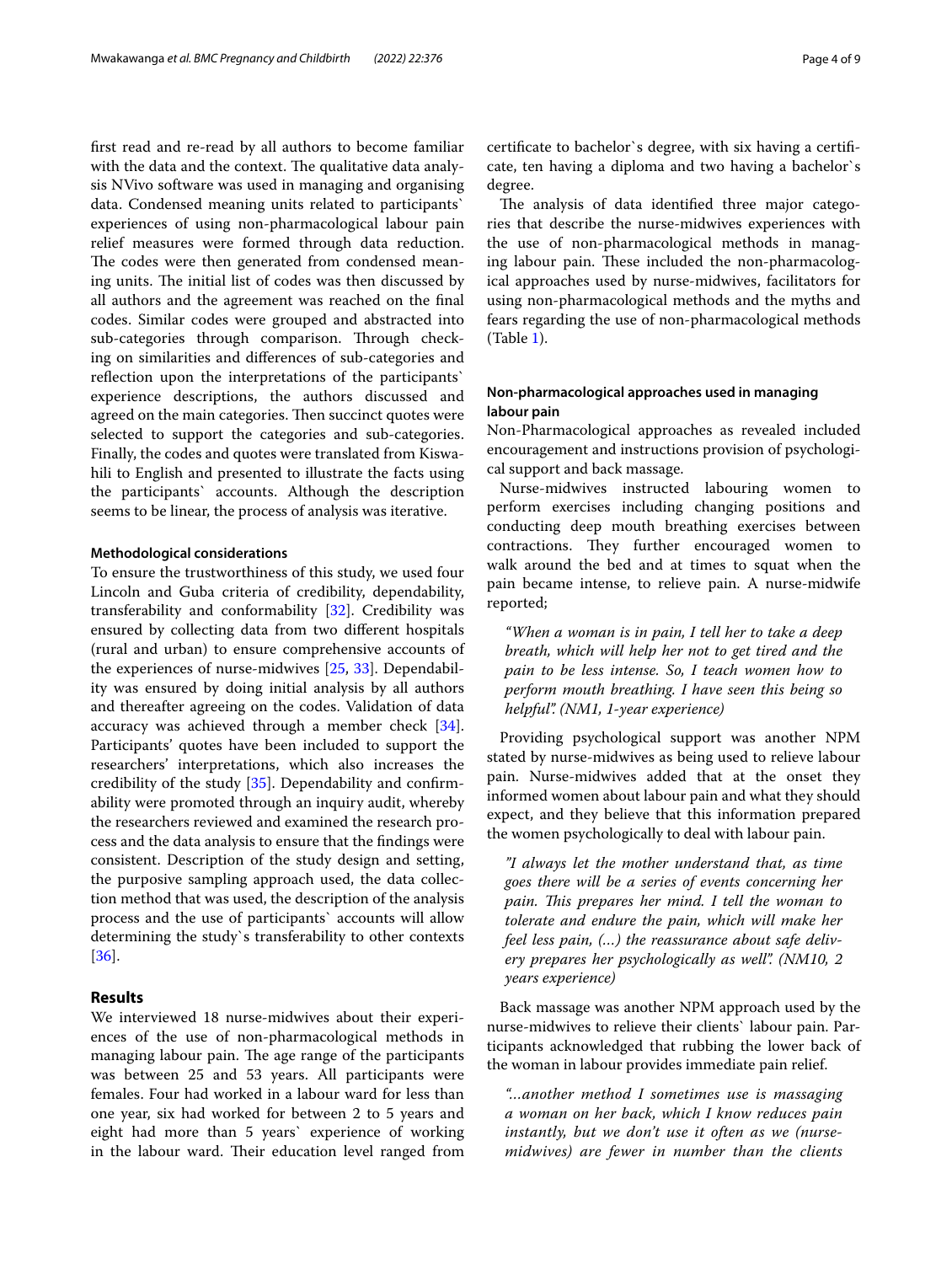# <span id="page-4-0"></span>**Table 1** Summary of fndings

| Selected codes                                                                                                                                                | Sub-categories                                                                              | <b>Categories</b>                                                                            |
|---------------------------------------------------------------------------------------------------------------------------------------------------------------|---------------------------------------------------------------------------------------------|----------------------------------------------------------------------------------------------|
| • Telling women to change lying positions<br>· Instructions to women to open mouths and<br>take a deep breath<br>• Encourage movements like walking           | Encouragements and instructions on exercises,<br>position changing and deep mouth breathing | Non-pharmacological approaches used by nurse-<br>midwives in managing labour pain            |
| · Talking to women about labour prepares their<br>mind<br>• Telling women are going to deliver safely<br>• Telling women to tolerate pain                     | Providing psychological support                                                             |                                                                                              |
| • Rubbing women back<br>• Massaging women's backs when not busy<br>• Massaging a woman's back when in contrac-<br>tion                                        | Performing a back massage                                                                   |                                                                                              |
| • Doing what one's love doing<br>• Motivation from my heart<br>• The desire comes from my inner heart                                                         | Nurse-midwives intrinsic motivation                                                         | Facilitators for using non-pharmacological meth-<br>ods in managing labour pain              |
| • Knowing the NPMs<br>• Women appreciations<br>• Experience in using the methods                                                                              | The comfort of nurse-midwives on using the<br>methods                                       |                                                                                              |
| • NPMs relief pain<br>· Raise women's confidence<br>• Reduces incidence of fetal distress                                                                     | Understanding the usefulness and benefits of<br>using NPMs                                  |                                                                                              |
| • The absence of labour is a sign of poor progress<br>· Relieving pain cause a delay to give birth<br>• Pain is viewed as necessary for a baby to come<br>out | Misconceptions about labour pain relief                                                     | Myths and fears related to using non-pharmaco-<br>logical strategies to relieve labour pains |
| • Women feel disturbed<br>• Women do not accept<br>• Women never follow our instructions                                                                      | Women may be uncomfortable with the<br>methods                                              |                                                                                              |
| • The baby may fall<br>• The baby may fall on the floor                                                                                                       | Fear of baby falling                                                                        |                                                                                              |

*we get; but I know it helps to reduce labour pain". (NM13, 4 years` experience)*

# **Facilitators for using non‑pharmacological methods in managing labour pain**

Nurse-midwives` intrinsic motivation, their comfort with using the methods, as well as their understanding of the usefulness and benefts of using NPMs were stated to facilitate the use of NPM in managing labour pain.

Intrinsic motivation was stated by nurse-midwives to promote the use of NPM to manage labour pain. Furthermore, nurse-midwives stated that the shortage of nursemidwives acts as a barrier to the use of NPM.

*"It comes from my heart, the spirit tells me to do something I like, you know it feels good when you do something you love, people do say becoming a midwife must come from your heart`. I mean, this is something that developed from your heart, and you will never wait for someone to tell you to do something to help mothers". (NM 11, 15 years` experience)*

Nurse-midwives stated that their comfort with using the methods was another facilitator towards using NPM in managing labour pain. They added that being knowledgeable and skilled and having experience in using the methods promote the nurse-midwives` use of NPM in managing labour pain.

*"Knowledge and skills also inspire us to use, as I can comfortably apply what I learned or experienced, like performing a back massage, telling the mother to exercise regularly, because I know it's a good thing to be done and is helpful". (NM5, 10 years` experience)*

Understanding the usefulness and benefts of using non-pharmacological methods in managing labour pain has also emerged from the participants` descriptions. Participants stated that the use of labour pain relief measures not only reduces the pain, but also promotes close provider–client close relationships and increases the mother`s comfort and confdence during the childbirth process.

*"…it builds a close relationship with a woman, she becomes more comfortable and confdent, she feels*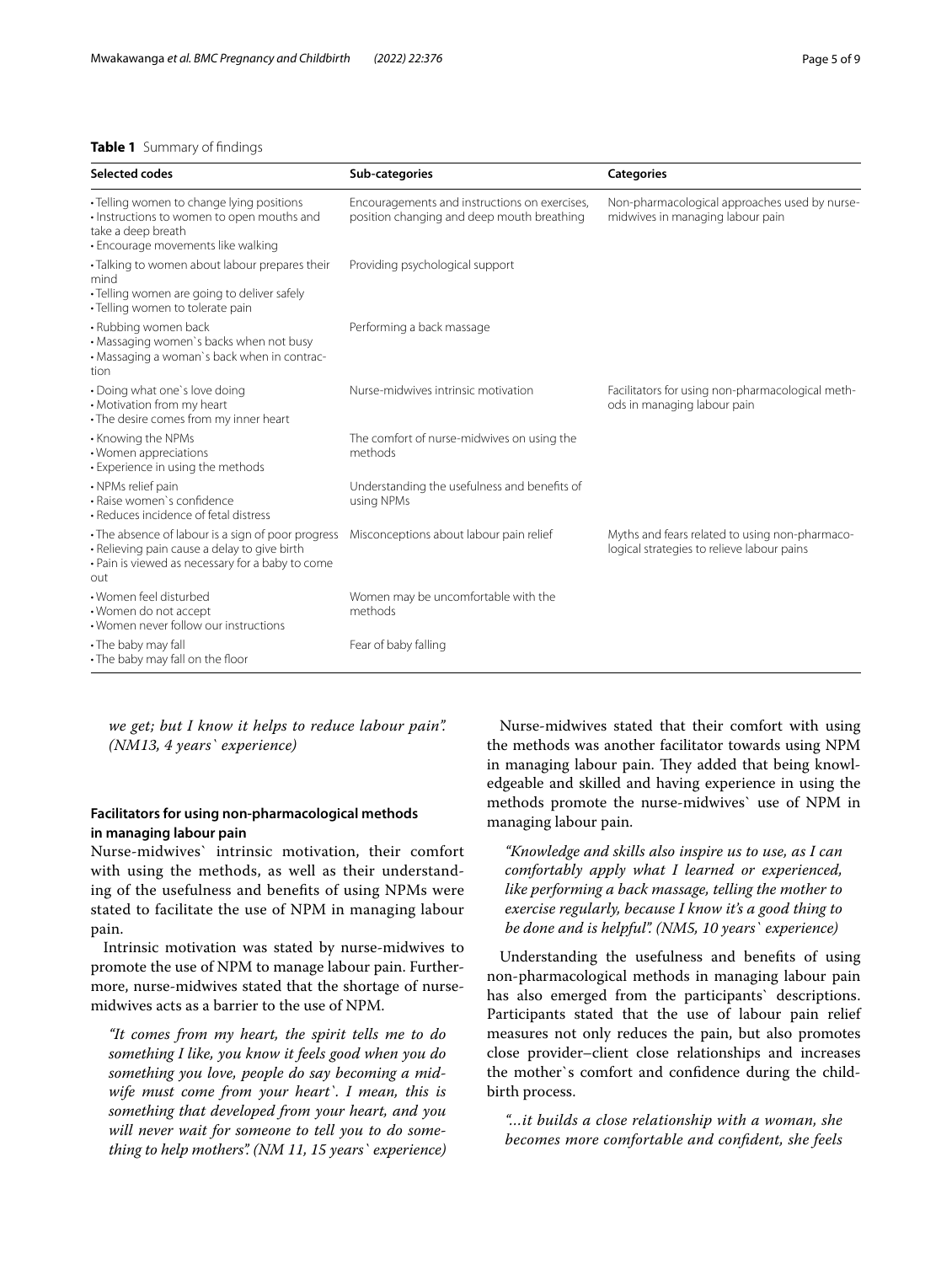*to be at the right place. She learns that performing breathing exercises, changing position will help to relieve her pain when contractions are too strong". (NM1, 1-years` experience)*

# **Myths and fears related to using non‑pharmacological strategies to relieve labour pain**

Misconceptions about labour pain relief, women being uncomfortable with the methods, and fear of the baby falling emerged as myths and fears attributed to the use of NPM in managing labour pain. Some midwives reported not using NPM to relieve labour pain, believing that childbirth should be painful. They further added that they thought the absence of pain may be an indication of poor progress of labour. These misconceptions of viewing pain as necessary during labour made them fear to use pain relief measures.

"The feeling of pain is beneficial to the woman in *the way that if she doesn't feel pain means she is not progressing well (....)* The presence of pain gives *reassurance of the foetus descending thus if the pain subsides means the delivery may also be diffcult". (NM14, 3-years` experience)*

Participants reported fear of using pain relief measures due to their experience of how women felt about the pain relief measures used. Participants stated that, regardless of the few available labour pain relief measures they tried to use, some women refused, felt disturbed by providers and did not follow the instructions given by providers which led to the concern that women do not feel comfortable with the methods.

*"Some women refuse the pain relief measures to be performed, they fnd it annoying and do not accept, complain to feel bad, so it needs extra efort to make them understand". (NM7, 5 years` experience)*

Nurse-midwives reported a fear of the baby falling following the use of some pain relief measures such as exercising and position changing. Participants stated that, although this may not happen often, some women assume that exercise such as walking, with uncertainty about the level of the foetus may pose a risk of the baby falling on the floor.

"The effect of the baby falling on the floor.... however *very rare can occur when a woman performs movements like walking without knowing the level of the foetus (……); as a provider, I may tell a woman to get out of bed and exercise without knowing the baby is so close". (NM5, 8 years` experience)*

# **Discussion**

We explored the experiences regarding the use of nonpharmacological methods in managing labour pain in Tanzania, based on the perspectives of nurse-midwives. Our study revealed the common non-pharmacological approaches used by nurse-midwives in managing labour pain, facilitators for using non-pharmacological methods in managing labour pain, and the myths and fears regarding the use of non-pharmacological strategies to relieve labour pain.

Although the topic was new and of surprise to most of the participants, many of them reported using several non-pharmacological methods in managing labour pain. These include the provision of psychological support, back massage, encouragements and giving instructions to mothers on breathing techniques (deep mouth breathing), position change during labour and exercising. This is similar to what was found in other studies, where the majority of midwives reported using various non-pharmacological methods, including changing a woman`s position which encourages labour progress and increases cervical dilatation [[3,](#page-7-16) [10](#page-7-6), [37](#page-8-11)]. Recent studies recommend labour pain relief for higher maternal satisfaction with childbirth and reduction of obstetric interventions including the Caesarean section [[10,](#page-7-6) [24](#page-7-21), [38](#page-8-12)]. However, other non-pharmacological methods such as education for childbirth preparation, warm bath/shower and music which can be efectively used in our context were not reported by any of the participants, signifying limited awareness or rare use of these methods among our participants. This is not unique to Tanzania; similar findings have been reported in Iran, Ghana and Ethiopia, where many methods of non-pharmacological pain relief are not well known to the majority of health care providers, who are thus unable to offer non-pharmacological methods to manage labour pain  $[2, 10, 27, 37]$  $[2, 10, 27, 37]$  $[2, 10, 27, 37]$  $[2, 10, 27, 37]$  $[2, 10, 27, 37]$  $[2, 10, 27, 37]$  $[2, 10, 27, 37]$  $[2, 10, 27, 37]$ . This shows that the use of NPMs by health care providers is still low and the management of labour pain is not evidence-based. This is because the methods for pain relief are not emphasised in the nursing and midwifery training and therefore nursemidwives lack in using them [[2,](#page-7-1) [39](#page-8-13)].

Oral fuid and food intake in labour has been encouraged to enhance energy and stamina and its restriction has no benefcial efects on important clinical outcomes [[40,](#page-8-14) [41](#page-8-15)]. In this study, it was noted that nurse-midwives encouraged women to take fuids such as hot tea and porridge during labour because they consider it may ease the pain. Moreover, psychological support was strongly noted to be the most common approach used in managing labour pain by the majority of participants. This is done through counselling women on labour pain, providing reassurance, good care, attention, support and consolation to mothers in labour. Also, nurse-midwives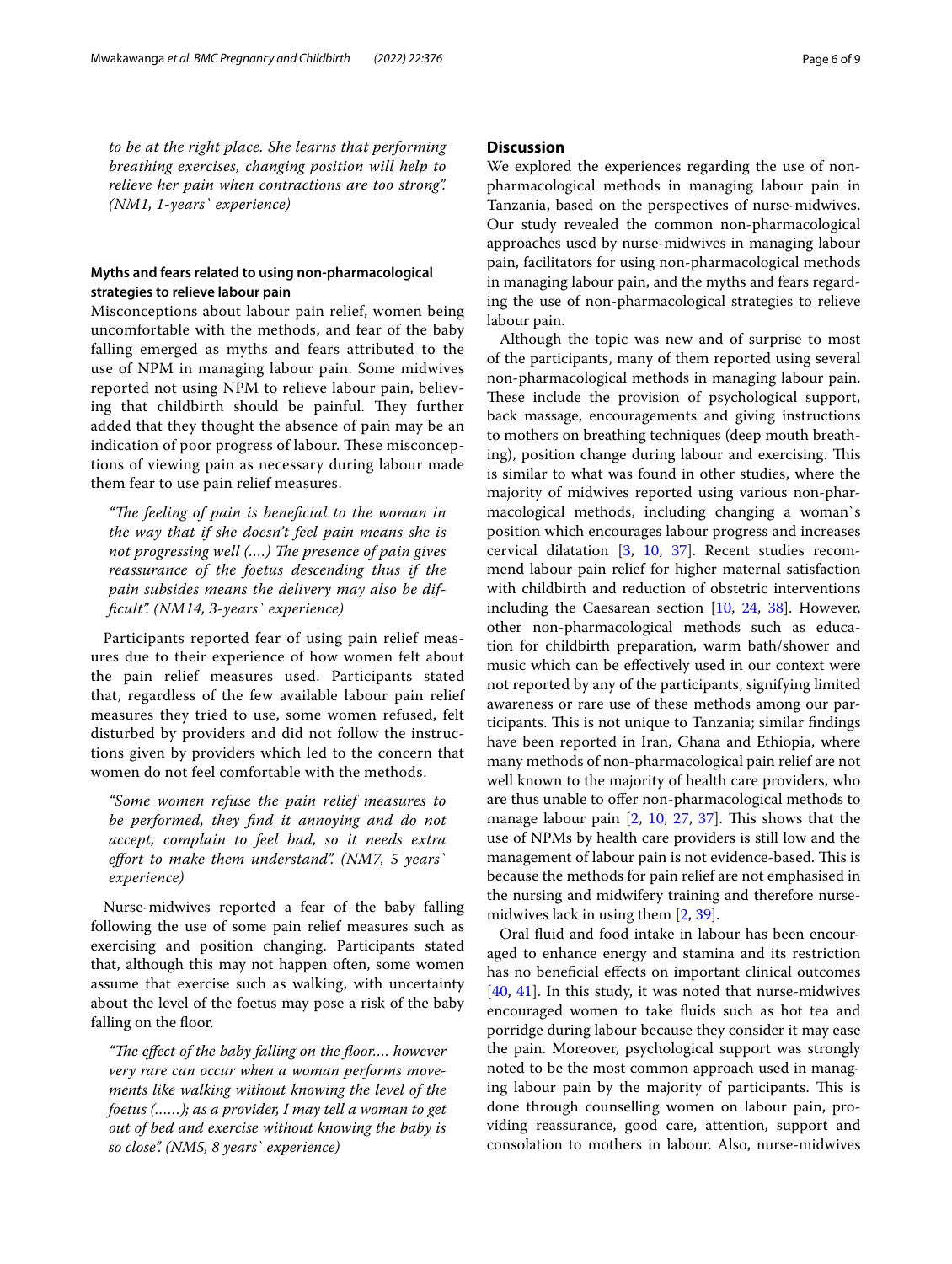provided information on the labour process and progression after the assessment as one way of making women relax and cope with pain when they didn't have enough time to use other approaches such as sacral massage which is believed to be more efficient in pain relief. This is strongly backed by other studies which reported that continuous support during labour including psychological support was closely related to less pain and a satisfying childbirth experience [\[42](#page-8-16), [43](#page-8-17)].

The intrinsic motivation among nurse-midwives has been among the facilitators for using non-pharmacological methods in managing labour pain. This has been characterised by their passion and inspiration to help women and the desire to use such approaches to help mothers during labour. The participants recognised that knowledge of non-pharmacological methods used in managing labour pain increases nurse-midwives` comfort and confdence in using the various approaches. Our study revealed that the use of non-pharmacological methods in managing labour pain was also facilitated by the experience of having gone through labour pain. This finding is in line with what was found in Ghana that a midwife who has gone through labour pain is more likely to demonstrate a higher estimation of labour pain and could have empathy for labouring women  $[37]$  $[37]$ . The possible reason for this comparison may be due to similarities in culture and context.

In the current fndings, the nurse-midwives understood the usefulness and benefts of using non-pharmacological methods in managing labour pain and hence their desire to use them. As revealed in our study, similarly, increasing women`s comfort and self-confdence and their being able to cope with pain were the most reported benefts [[2,](#page-7-1) [12](#page-7-8), [44\]](#page-8-18). Moreover, the increase in hospital deliveries due to a positive childbirth experience was found to be the important aspect as stated by the majority. This was reported to be an outcome once women get satisfed with the care provided in health facilities during labour and delivery. Despite the good progress, the health facility deliveries in Tanzania are still low [\[45](#page-8-19), [46](#page-8-20)], and the possible reason may be the negative childbirth experiences that reinforce mistrust of health facility care. As recommended by WHO and SDGs the standard for quality of care provided at a health facility in increasing women's satisfaction includes timely and appropriate pain management ofered to women during labour to facilitate a humanised childbirth experience  $[1, 14, 15, 24]$  $[1, 14, 15, 24]$  $[1, 14, 15, 24]$  $[1, 14, 15, 24]$  $[1, 14, 15, 24]$  $[1, 14, 15, 24]$  $[1, 14, 15, 24]$  $[1, 14, 15, 24]$  $[1, 14, 15, 24]$ . There is now a window of opportunity to adapt and amend the available labour wards` protocols/guidelines to include the provision of non-pharmacological labour pain relief measures as an integral component of quality of care, so as to increase hospital deliveries.

The myths regarding the use of labour pain relief approaches reported in this study were associated with misconceptions and beliefs about labour and labour pain management. Some of the nurse-midwives believed that without pain a baby could not come out and that reducing pain may lead to a labour prolongation. In line with other fndings, they believed that pain is necessary for a woman in labour and that its absence may be a sign of a problem in labour progression  $[2-4]$  $[2-4]$  $[2-4]$ . This is an indication of a knowledge gap in labour pain management, as to how socio-cultural beliefs may infuence health care practices. This calls for the debate on how to address the socio-cultural issues in training as well as provide orientation to health care providers on labour pain management options to empower them with knowledge, thereby facilitating their use. The findings also revealed that nurse-midwives feared that there is a possibility of the baby falling in case some approaches are used without assessing the level of the baby. Although this sounds like a non-objective, it is important to take note of this, as it provides a basis regarding the knowledge gap on the labour pain management options based on the labour phases.

# **Conclusion**

Nurse-midwives use various non-pharmacological methods to relieve labour pain. These include encouraging women and providing instructions on changing positions, using deep mouth breathing techniques and exercises, providing psychological support and performing sacral massage. However, these strategies and several other approaches were not commonly used because the majority were unfamiliar with the methods and how they are used. Intrinsic motivation and passion were key drivers for using non-pharmacological labour pain approaches. Nevertheless, nurse-midwives reported some myths and fears that prevented the optimal use of labour pain management approaches. This indicates the knowledge gap, which shows the need for designing an intervention to fll the gap, including comprehensive labour pain management education in health professionals` training programs in Tanzania. To move forward with the provision of standard quality care for pregnant women during labour and delivery, the emphasis should be on labour pain management as a component of humanising childbirth, thereby raising the number of health facility deliveries. We recommend further studies to explore the perspectives of the signifcant others and of the community in general on labour pain management, considering their key role in preparing pregnant women for labour and birth.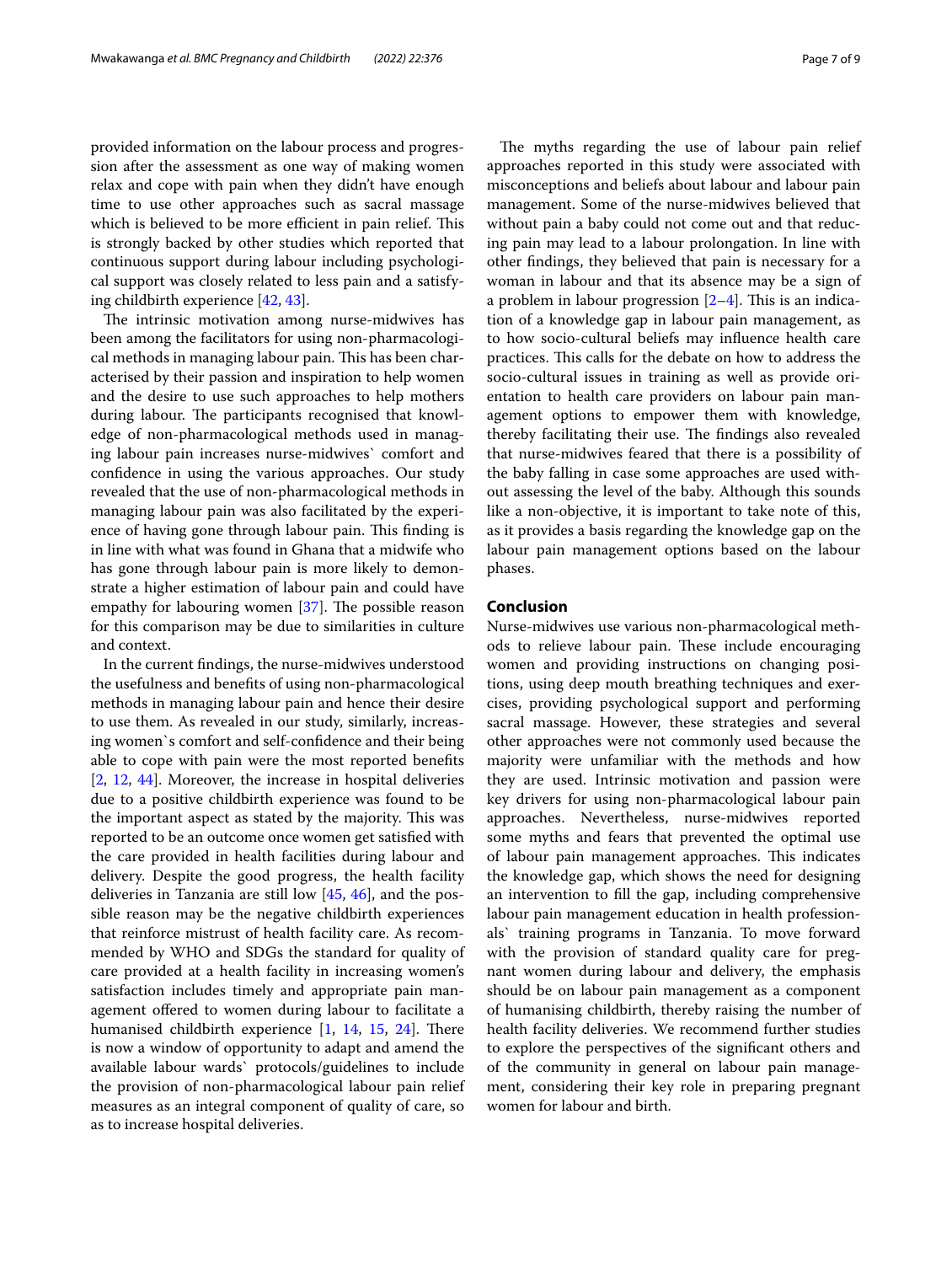MUHAS: Muhimbili University of Health and Allied Sciences; NM: Nursemidwife; NPM: Non-pharmacological Pain Management; SDG: Sustainable Development Goals; SIDA: Swedish International Development Cooperation Agency; SRMNAH: Sexual, Reproductive, Maternal, Newborn and Adolescent Health; WHO: World Health Organizations.

#### **Acknowledgements**

The authors extend their sincere gratitude to the Muhimbili University of Health and Allied Sciences for providing funds through the SIDA small grant that supported this research. Our thanks also go to hospital administration for their support during data collection and study participants for participating in the study.

#### **Authors' contributions**

DLM and LTM conceptualized and designed the study, collected data and analyzed data. NS participated in the designing of the study, data collection and analysis. VZC participated in data collection and analysis of data, DLM and VZC drafted the manuscript that was critically reviewed by LTM and NS. All authors have read and approved the fnal manuscript.

#### **Funding**

This study was funded by the Muhimbili University of Health Sciences through the Swedish International Development Cooperation Agency – Sida as small grant support for faculty development.

#### **Availability of data and materials**

The data analysed during the current study are available from the corresponding author upon request.

# **Declarations**

#### **Ethics approval and consent to participate**

The study protocol was performed in accordance with the relevant guidelines and regulations. Ethical approval to conduct this study was obtained from the research and ethics committee of the Muhimbili University of Health and Allied Sciences (Ref. No. MUHAS-REC-2–2020-103). Permission to conduct the study was obtained from the Regional Administrative Secretaries, District Medical Officers and Health facility Medical in-charges. Written informed consent was obtained from each participant before the start of the interview.

#### **Consent for publication**

Not applicable.

#### **Competing interests**

The authors declare that there is no confict of interest regarding the publication of this paper.

#### **Author details**

<sup>1</sup> Department of Community Health Nursing, School of Nursing, Muhimbili University of Health and Allied Sciences, P.O Box 65001, Dar es Salaam, Tanzania. 2 Department of Clinical Nursing, School of Nursing, Muhimbili University of Health and Allied Sciences, P.O Box 65001, Dar es Salaam, Tanzania. <sup>3</sup> Department of Development Studies, School of Public Health and Social Sciences, Muhimbili University of Health and Allied Sciences, P.O Box 65454, Dar es Salaam, Tanzania.

# Received: 1 June 2021 Accepted: 25 April 2022 Published online: 30 April 2022

#### **References**

- <span id="page-7-0"></span>1. Savola S. A Qualitative Study of Childbirth. Pain: Expression of Pain and Motherhood in Dar es Salaam, Tanzania; 2016.
- <span id="page-7-1"></span>2. Boateng EA, Kumi LO, Diji AKA. Nurses and midwives' experiences of using non-pharmacological interventions for labour pain management: A qualitative study in Ghana. BMC Pregnancy Childbirth. 2019;19:1–10.
- <span id="page-7-16"></span>3. McCauley M, Actis Danna V, Mrema D, van den Broek N. "We know it's labour pain, so we don't do anything": healthcare provider's knowledge
- <span id="page-7-2"></span>4. Mousa O, Abdelhafez AA, Abdelraheim AR, Yousef AM, Ghaney AA, El Gelany S. Perceptions and practice of labor pain-relief methods among health professionals conducting delivery in Minia maternity units in Egypt. Obstet Gynecol Int. 2018;2018:6.
- <span id="page-7-3"></span>5. Haines HM, Rubertsson C, Pallant JF, Hildingsson I. The infuence of women's fear, attitudes and beliefs of childbirth on mode and experience of birth. 2012.
- 6. Mathur VA, Morris T, Mcnamara K. Social Science & Medicine Cultural conceptions of Women's labor pain and labor pain management : A mixed-method analysis. Soc Sci Med. 2020;261:113240. [https://doi.org/](https://doi.org/10.1016/j.socscimed.2020.113240) [10.1016/j.socscimed.2020.113240](https://doi.org/10.1016/j.socscimed.2020.113240).
- <span id="page-7-4"></span>7. Ricks E, Mwini PP. Cultural beliefs and practices of women infuencing home births in rural Northern Ghana. Int J Womens Health. 2019;11:353–61.
- 8. Diema Konlan K, Baku EK, Japiong M, Dodam Konlan K, Amoah RM. Reasons for women's choice of elective caesarian section in Duayaw Nkwanta Hospital. J Pregnancy. 2019;2019:1-7.
- <span id="page-7-5"></span>9. Nilsson C, Lundgren I, Karlstrom A, Hildingsson I. Self reported fear of childbirth and its association with women's birth experience and mode of delivery : A longitudinal population-based study. Women Birth. 2012;25(3):114–21.
- <span id="page-7-6"></span>10. Hosseni SF, Pilevarzadeh M, Vazirinasab H. Non-Pharmacological Strategies on Pain Relief During Labor. Biosci Biotechnol Res Asia. 2016;13:701–6.
- <span id="page-7-7"></span>11. Hyatt J, Lange G, Diegmann E. Factors afecting midwives' decision to offer complementary and alternative medicine/nonpharmacological pain relief methods for labor and birth. Int J childbirth. 2017;7:77–86.
- <span id="page-7-8"></span>12. Aziato L, Acheampong AK, Umoar KL. Labour pain experiences and perceptions: A qualitative study among post-partum women in Ghana. BMC Pregnancy Childbirth. 2017;17:1–9.
- <span id="page-7-9"></span>13. WHO. Recommendation on respectful maternity care during labour and childbirth. WHO Reprod Heal Libr. 2018;:1–11.
- <span id="page-7-10"></span>14. Yanti Y, Claramita M, Emilia O, Hakimi M. Students' understanding of "Women-Centred Care Philosophy" in midwifery care through Continuity of Care (CoC) learning model: A quasi-experimental study. BMC Nurs. 2015;14:1–7.
- <span id="page-7-11"></span>15. WHO, E.W.E.C. The global strategy for women's, children's, and adolescent's health (2016–2030): survive, thrive, transform. New York: United Nations; 2015.
- <span id="page-7-12"></span>16. Simkin P, Klein MC, Lockwood CJ. Nonpharmacologic approaches to management of labor pain Authors. UpToDate Inc, accessed. 2017;5:2017.
- <span id="page-7-13"></span>17. El Geziry A, Toble Y, Al Kadhi F, Pervaiz M, Al Nobani M. Non-pharmacological pain management. Pain management in special circumstances. 2018:1-4.
- <span id="page-7-14"></span>18. Jones L, Othman M, Dowswell T, Alfrevic Z, Gates S, Newburn M, et al. Pain management for women in labour: an overview of systematic reviews. Cochrane Database Syst Rev. 2012;2012(3):CD009234.
- <span id="page-7-15"></span>19. Finlayson K, Downe S, Hinder S, Carr H, Spiby H, Whorwell P. Unexpected consequences: Women's experiences of a self-hypnosis intervention to help with pain relief during labour. BMC Pregnancy Childbirth. 2015;15:1–9.
- <span id="page-7-17"></span>20. Ministry of Health, Community Development, Gender, Elderly and Children. The national road map strategic plan to improve reproductive, maternal, newborn, child, and adolescent health in Tanzania (2016-2020). 2016:1–142.
- <span id="page-7-18"></span>21. World Health Orgazitation. Strengthening Nursing and Midwifery Towards Health 2020 Goals. 2015.
- <span id="page-7-19"></span>22. Nove A, Bender H, Boyce M, Zeev SB, De Bernis L, Lal G, et al. The State of the World's Midwifery 2021 report : fndings to drive global policy and practice. Hum Resour Health. 2021;19(1):146.
- <span id="page-7-20"></span>23. Tanzania Nursing and Midwifery Council 2014. Scope of Practice for Nurses and Midwives in Tanzania. 2014. [https://tnmc.go.tz/data.downl](https://tnmc.go.tz/data.downloads/Scope) [oads/Scope](https://tnmc.go.tz/data.downloads/Scope) of Practice .
- <span id="page-7-21"></span>24. Anarado A, Ali E, Nwonu E, Chinweuba A, Ogbolu Y. Knowledge and willingness of prenatal women in Enugu Southeastern Nigeria to use in labour non-pharmacological pain reliefs. 2015;15:1–4.
- <span id="page-7-22"></span>25. Polit D, Beck C. Nursing Research; Principles and Methods. 2012.